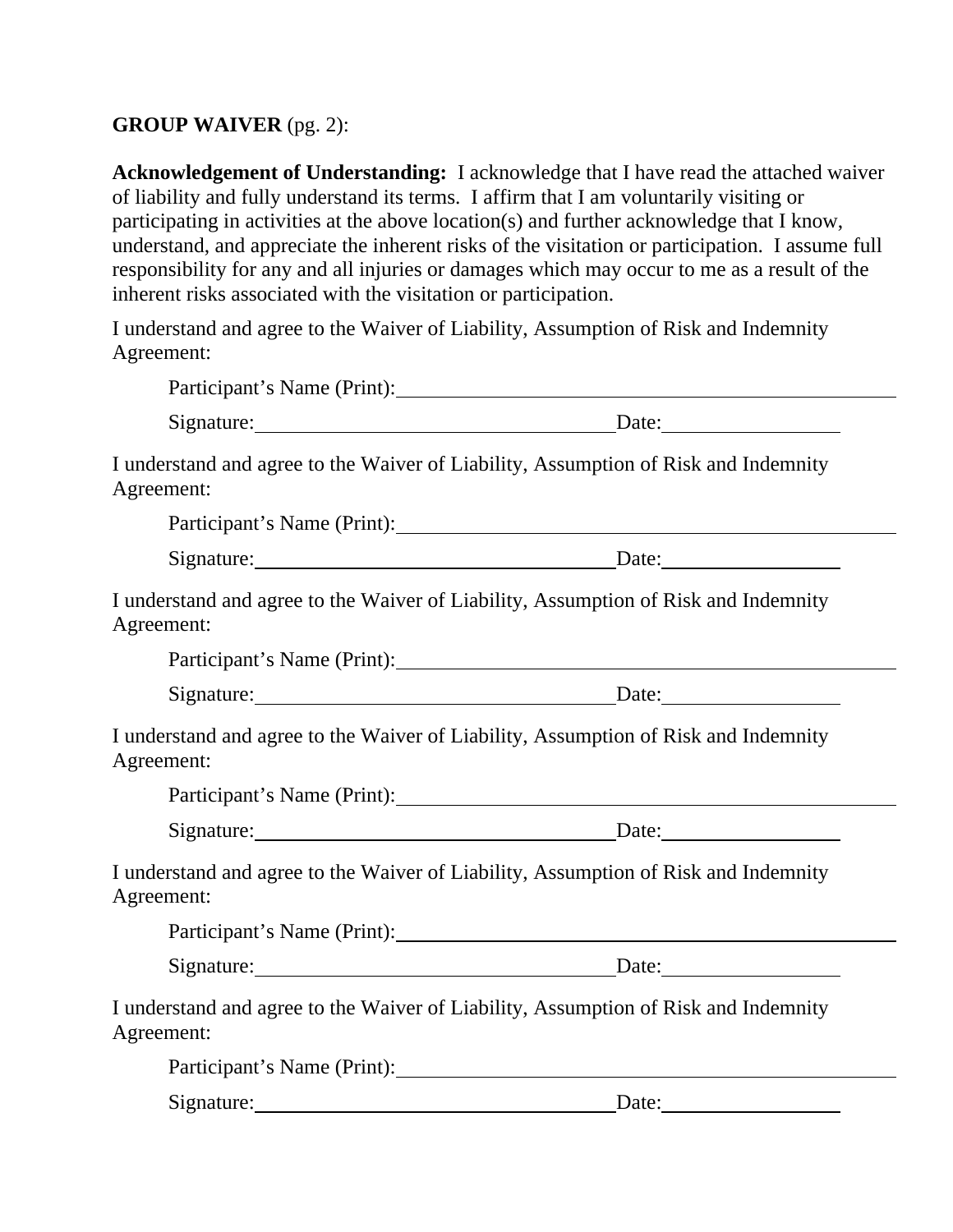## **GROUP WAIVER** (pg. 3):

| I understand and agree to the Waiver of Liability, Assumption of Risk and Indemnity |  |
|-------------------------------------------------------------------------------------|--|
| Agreement:                                                                          |  |

| Signature: Date: Date:                                                                            |  |  |
|---------------------------------------------------------------------------------------------------|--|--|
| I understand and agree to the Waiver of Liability, Assumption of Risk and Indemnity<br>Agreement: |  |  |
|                                                                                                   |  |  |
| Signature: Date: Date:                                                                            |  |  |
| I understand and agree to the Waiver of Liability, Assumption of Risk and Indemnity<br>Agreement: |  |  |
| Participant's Name (Print): 1998                                                                  |  |  |
| Signature: Date: Date:                                                                            |  |  |
| I understand and agree to the Waiver of Liability, Assumption of Risk and Indemnity<br>Agreement: |  |  |
| Participant's Name (Print): 2008. [2016]                                                          |  |  |
| Signature: Date: Date:                                                                            |  |  |
| I understand and agree to the Waiver of Liability, Assumption of Risk and Indemnity<br>Agreement: |  |  |
| Participant's Name (Print): 1996                                                                  |  |  |
| Signature: Date: Date:                                                                            |  |  |
| I understand and agree to the Waiver of Liability, Assumption of Risk and Indemnity<br>Agreement: |  |  |
|                                                                                                   |  |  |
| $\text{Date:}$                                                                                    |  |  |
| I understand and agree to the Waiver of Liability, Assumption of Risk and Indemnity<br>Agreement: |  |  |
| Participant's Name (Print):                                                                       |  |  |

Signature: Date: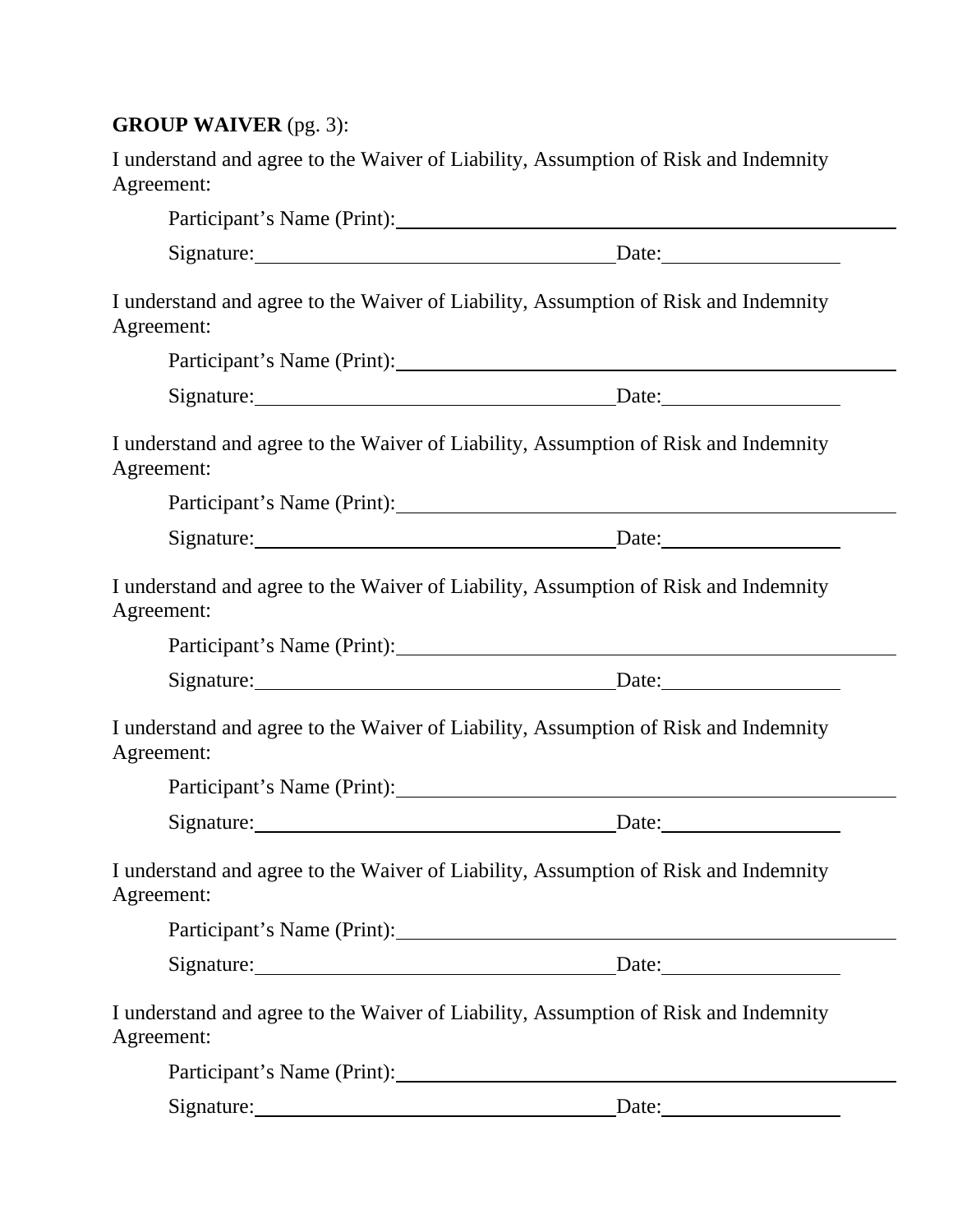## **GROUP WAIVER** (pg. 4):

| I understand and agree to the Waiver of Liability, Assumption of Risk and Indemnity |  |
|-------------------------------------------------------------------------------------|--|
| Agreement:                                                                          |  |

|                                                                                                   | Signature: Date: Date:                   |  |
|---------------------------------------------------------------------------------------------------|------------------------------------------|--|
| I understand and agree to the Waiver of Liability, Assumption of Risk and Indemnity<br>Agreement: |                                          |  |
|                                                                                                   |                                          |  |
|                                                                                                   | Signature: Date: Date:                   |  |
| I understand and agree to the Waiver of Liability, Assumption of Risk and Indemnity<br>Agreement: |                                          |  |
|                                                                                                   | Participant's Name (Print): 2008. [2016] |  |
|                                                                                                   | Signature: Date: Date:                   |  |
| I understand and agree to the Waiver of Liability, Assumption of Risk and Indemnity<br>Agreement: |                                          |  |
| Participant's Name (Print): 2008. [2016]                                                          |                                          |  |
|                                                                                                   | Signature: Date: Date:                   |  |
| I understand and agree to the Waiver of Liability, Assumption of Risk and Indemnity<br>Agreement: |                                          |  |
|                                                                                                   | Participant's Name (Print): 2008. [2016] |  |
|                                                                                                   | Signature: Date: Date:                   |  |
| I understand and agree to the Waiver of Liability, Assumption of Risk and Indemnity<br>Agreement: |                                          |  |
|                                                                                                   |                                          |  |
|                                                                                                   | Signature: Date: Date:                   |  |
| I understand and agree to the Waiver of Liability, Assumption of Risk and Indemnity<br>Agreement: |                                          |  |
|                                                                                                   |                                          |  |
|                                                                                                   |                                          |  |

Signature: Date: